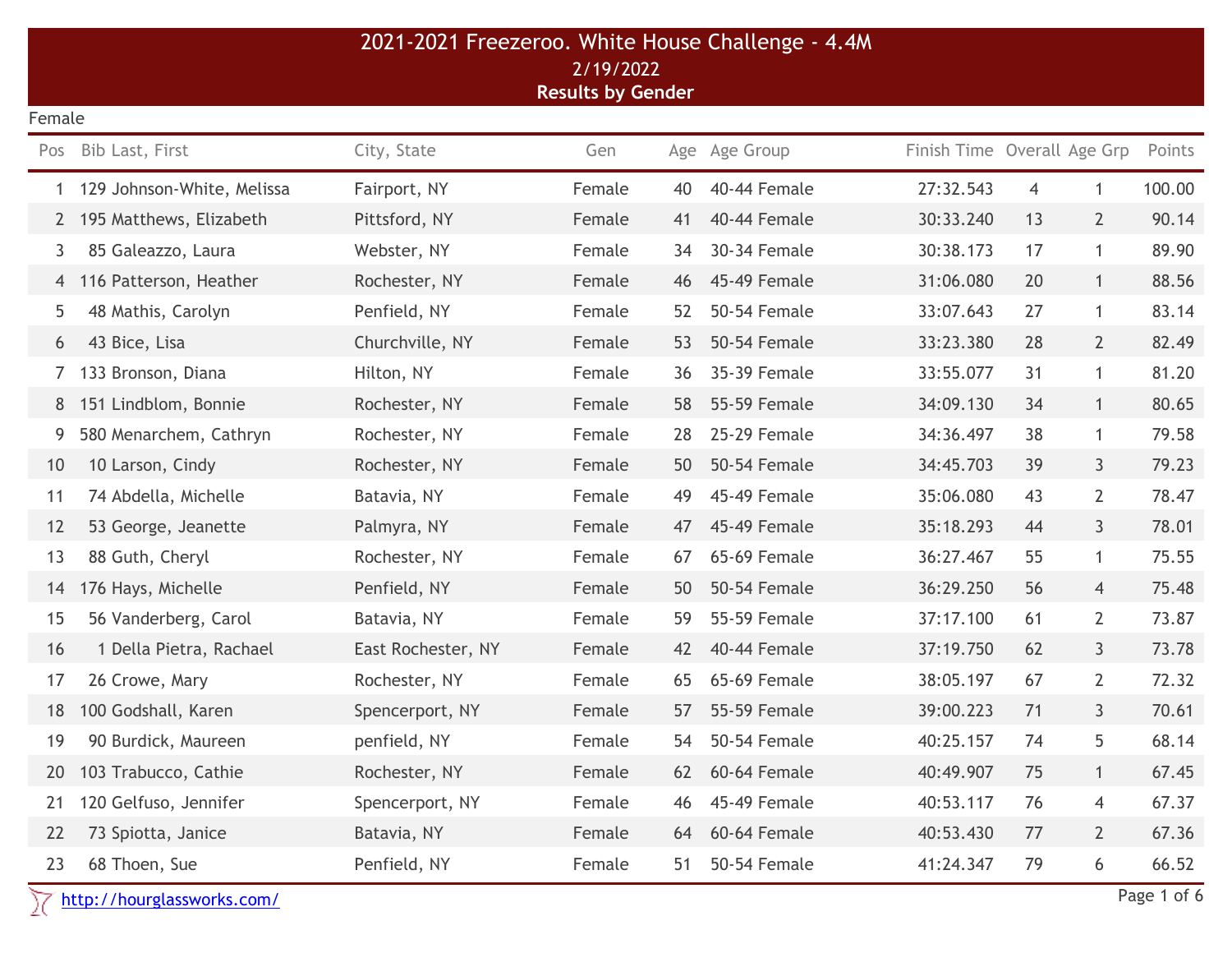| 2021-2021 Freezeroo. White House Challenge - 4.4M<br>2/19/2022<br><b>Results by Gender</b> |                        |                    |        |     |                     |                             |     |                |        |  |  |
|--------------------------------------------------------------------------------------------|------------------------|--------------------|--------|-----|---------------------|-----------------------------|-----|----------------|--------|--|--|
|                                                                                            | Female                 |                    |        |     |                     |                             |     |                |        |  |  |
| Pos                                                                                        | Bib Last, First        | City, State        | Gen    | Age | Age Group           | Finish Time Overall Age Grp |     |                | Points |  |  |
| 24                                                                                         | 4 Cratsley, Lori       | Springwater, NY    | Female | 51  | 50-54 Female        | 41:58.210                   | 80  | $\overline{7}$ | 65.62  |  |  |
| 25                                                                                         | 45 Eisenman, Carol     | Rochester, NY      | Female | 64  | 60-64 Female        | 42:11.893                   | 81  | 3              | 65.27  |  |  |
| 26                                                                                         | 63 Bell, Renee         | Fairport, NY       | Female | 48  | 45-49 Female        | 42:35.867                   | 82  | 5              | 64.66  |  |  |
| 27                                                                                         | 75 Kean, Valerie       | Palmyra, NY        | Female | 52  | <b>50-54 Female</b> | 42:48.443                   | 83  | 8              | 64.34  |  |  |
| 28                                                                                         | 126 Gaudino, Jennifer  | Rochester, NY      | Female | 48  | 45-49 Female        | 43:29.080                   | 86  | 6              | 63.34  |  |  |
| 29                                                                                         | 60 Battaglia, Linda    | Rochester, NY      | Female | 58  | 55-59 Female        | 43:32.143                   | 87  | $\overline{4}$ | 63.26  |  |  |
| 30                                                                                         | 577 Russell, Elizabeth | Cazenovia, NY      | Female | 33  | 30-34 Female        | 45:26.997                   | 94  | $\overline{2}$ | 60.60  |  |  |
| 31                                                                                         | 16 Riley, Anne         | East Rochester, NY | Female | 65  | 65-69 Female        | 46:51.033                   | 96  | 3              | 58.79  |  |  |
| 32                                                                                         | 170 Nesbitt, Christina | Caledonia, NY      | Female | 36  | 35-39 Female        | 47:09.400                   | 97  | $\overline{2}$ | 58.41  |  |  |
| 33                                                                                         | 136 Tantillo, Maria    | Webster, NY        | Female | 58  | 55-59 Female        | 48:47.353                   | 103 | 5              | 56.45  |  |  |
| 34                                                                                         | 154 Montrois, Cara     | Spencerport, NY    | Female | 45  | 45-49 Female        | 49:12.730                   | 104 | $\overline{7}$ | 55.97  |  |  |
| 35                                                                                         | 175 Jones, Erica       | Pittsford, NY      | Female | 36  | 35-39 Female        | 49:20.473                   | 105 | 3              | 55.82  |  |  |
| 36                                                                                         | 134 Pryor, Marilee     | Rochester, NY      | Female | 66  | 65-69 Female        | 49:32.470                   | 106 | $\overline{4}$ | 55.59  |  |  |
| 37                                                                                         | 194 Schofield, Coleen  | Rochester, NY      | Female | 53  | 50-54 Female        | 50:48.363                   | 108 | 9              | 54.21  |  |  |
| 38                                                                                         | 111 Beaver, Vickey     | Rochester, NY      | Female | 47  | 45-49 Female        | 52:46.397                   | 109 | 8              | 52.19  |  |  |
| 39                                                                                         | 96 DeHond, Christine   | Rochester, NY      | Female | 56  | 55-59 Female        | 53:35.147                   | 110 | 6              | 51.40  |  |  |
| 40                                                                                         | 168 Pellitteri, Lynn   | Caledonia, NY      | Female | 39  | 35-39 Female        | 55:44.960                   | 111 | 4              | 49.40  |  |  |
| 41                                                                                         | 569 Seagroves, Amy     | Rochester, NY      | Female | 34  | 30-34 Female        | 56:27.513                   | 113 | 3              | 48.78  |  |  |
| 42                                                                                         | 92 Pellegrin, Tina     | Rochester, NY      | Female | 47  | 45-49 Female        | 1:00:15.200                 | 115 | 9              | 45.71  |  |  |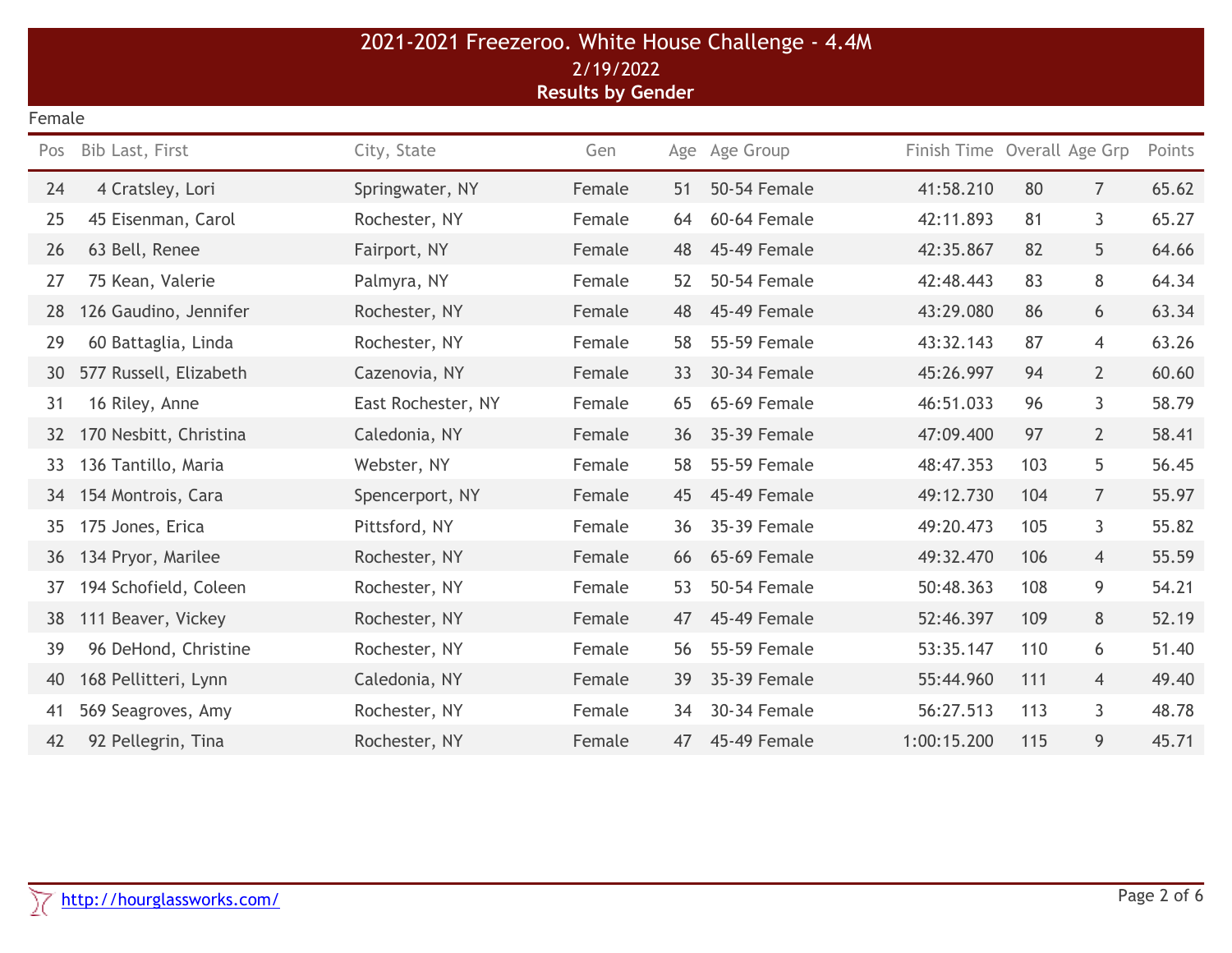|                                       |                            | 2021-2021 Freezeroo. White House Challenge - 4.4M |      |    |               |                             |                |                |             |
|---------------------------------------|----------------------------|---------------------------------------------------|------|----|---------------|-----------------------------|----------------|----------------|-------------|
| 2/19/2022<br><b>Results by Gender</b> |                            |                                                   |      |    |               |                             |                |                |             |
| Male                                  |                            |                                                   |      |    |               |                             |                |                |             |
| Pos                                   | Bib Last, First            | City, State                                       | Gen  |    | Age Age Group | Finish Time Overall Age Grp |                |                | Points      |
| 1                                     | 84 Hameline, AJ            | Macedon, NY                                       | Male | 36 | 35-39 Male    | 26:26.107                   | $\mathbf{1}$   | 1              | 100.00      |
| $2^{\circ}$                           | 132 Sullivan, Peter        | Rochester, NY                                     | Male | 38 | 35-39 Male    | 26:43.003                   | $\overline{2}$ | $2^{\circ}$    | 98.95       |
| 3                                     | 108 Gage, Marcus           | Palmyra, NY                                       | Male | 50 | 50-54 Male    | 27:10.073                   | 3              | $\mathbf{1}$   | 97.30       |
| 4                                     | 541 Presby, David          | Fairport, NY                                      | Male | 44 | 40-44 Male    | 27:42.010                   | 5              | $\mathbf{1}$   | 95.43       |
| 5.                                    | 177 Gala, John             | Spencerport, NY                                   | Male | 25 | 25-29 Male    | 28:53.397                   | 6              | $\mathbf{1}$   | 91.50       |
| 6                                     | 121 Bolton, Roger          | Albion, NY                                        | Male | 51 | 50-54 Male    | 28:55.427                   | $\overline{7}$ | $2^{\circ}$    | 91.40       |
| 7                                     | 42 Dwyer, Tim              | Rochester, NY                                     | Male | 62 | 60-64 Male    | 29:04.057                   | 8              | $\overline{1}$ | 90.94       |
| 8                                     | 19 Kellman, Matthew        | Penfield, NY                                      | Male | 57 | 55-59 Male    | 29:12.340                   | 9              | $\mathbf{1}$   | 90.51       |
| 9                                     | 9 Larson, Mark             | Rochester, NY                                     | Male | 52 | 50-54 Male    | 29:54.820                   | 10             | 3              | 88.37       |
| 10 <sup>°</sup>                       | 162 Brunett, Peter         | Honeoye Falls, NY                                 | Male | 63 | 60-64 Male    | 30:12.093                   | 11             | $2^{\circ}$    | 87.53       |
| 11                                    | 97 Ciancione, Tim          | Geneseo, NY                                       | Male | 56 | 55-59 Male    | 30:27.250                   | 12             | $\overline{2}$ | 86.80       |
| 12                                    | 183 Thull, Ted             | $\lambda$                                         | Male | 60 | 60-64 Male    | 30:34.533                   | 14             | 3 <sup>1</sup> | 86.46       |
| 13                                    | 25 Glor, Paul              | Rochester, NY                                     | Male | 43 | 40-44 Male    | 30:35.323                   | 15             | $\overline{2}$ | 86.42       |
| 14                                    | 101 Yates, Joel            | Rochester, NY                                     | Male | 45 | 45-49 Male    | 30:37.263                   | 16             | $\mathbf{1}$   | 86.33       |
| 15                                    | 193 Couse, Nathan          | $\pmb{y}$                                         | Male | 28 | 25-29 Male    | 30:59.463                   | 18             | $\overline{2}$ | 85.30       |
| 16                                    | 2 Lopez, Carlos            | Webster, NY                                       | Male | 49 | 45-49 Male    | 31:00.337                   | 19             | $\overline{2}$ | 85.26       |
| 17                                    | 29 Barkau, Greg            | Penfield, NY                                      | Male | 42 | 40-44 Male    | 31:07.430                   | 21             | 3              | 84.94       |
| 18                                    | 167 Weber, Bill            | Fairport, NY                                      | Male | 55 | 55-59 Male    | 31:58.173                   | 22             | 3              | 82.69       |
| 19                                    | 28 Adams, Dave             | Palmyra, NY                                       | Male | 48 | 45-49 Male    | 32:22.073                   | 23             | 3              | 81.67       |
| 20                                    | 78 Taggerty, Daniel        | Rochester, NY                                     | Male | 58 | 55-59 Male    | 32:47.393                   | 24             | $\overline{4}$ | 80.62       |
| 21                                    | 130 Johnson, Chad          | Fairport, NY                                      | Male | 45 | 45-49 Male    | 32:54.433                   | 25             | $\overline{4}$ | 80.33       |
| 22                                    | 8 Cox, Jeffrey             | Rochester, NY                                     | Male | 53 | 50-54 Male    | 33:06.033                   | 26             | $\overline{4}$ | 79.86       |
| 23                                    | 30 Glass, Brian            | Spencerport, NY                                   | Male | 42 | 40-44 Male    | 33:31.720                   | 29             | $\overline{4}$ | 78.84       |
|                                       | http://hourglassworks.com/ |                                                   |      |    |               |                             |                |                | Page 3 of 6 |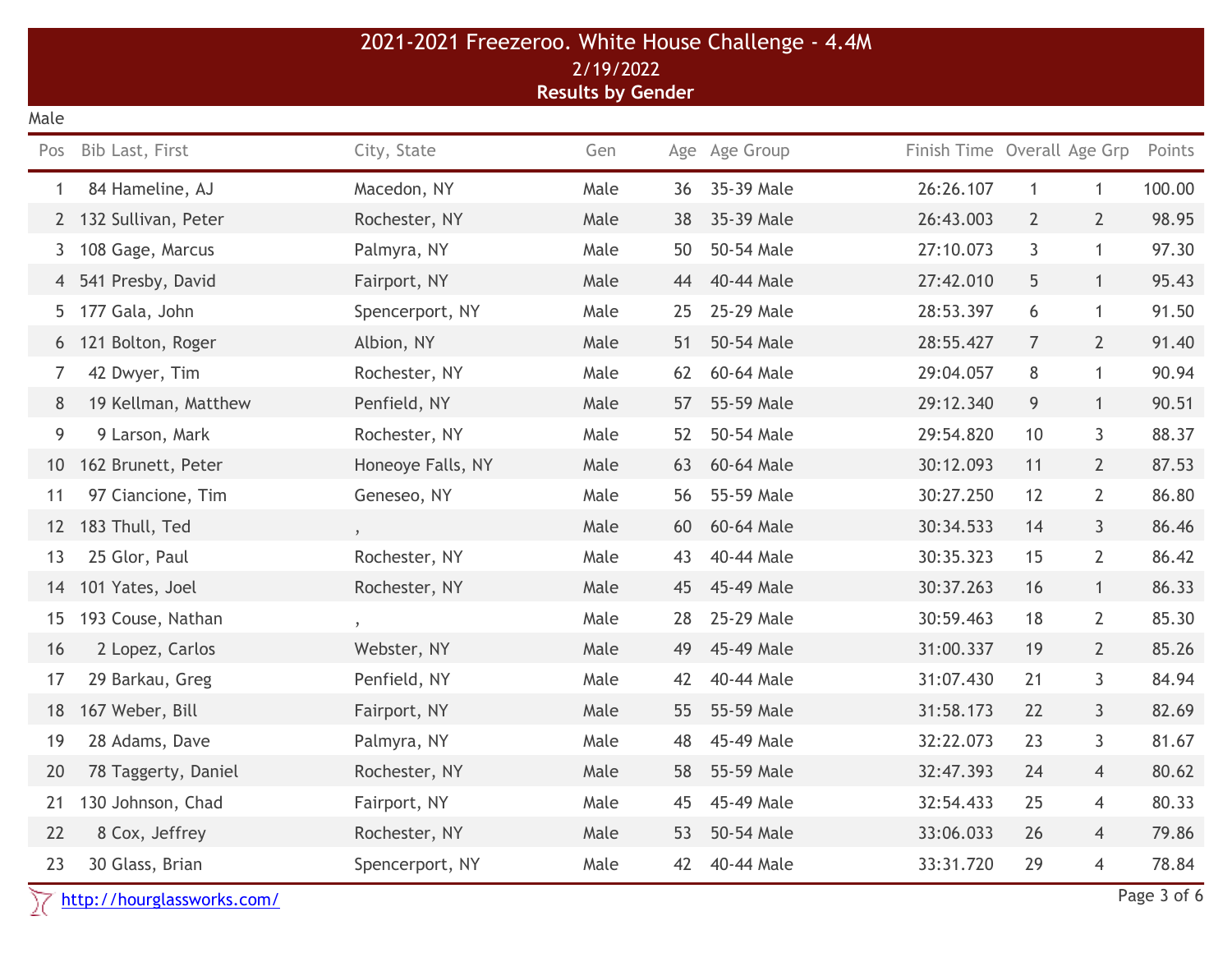|      |                            | 2021-2021 Freezeroo. White House Challenge - 4.4M |                                       |    |               |                             |    |                |             |
|------|----------------------------|---------------------------------------------------|---------------------------------------|----|---------------|-----------------------------|----|----------------|-------------|
|      |                            |                                                   | 2/19/2022<br><b>Results by Gender</b> |    |               |                             |    |                |             |
| Male |                            |                                                   |                                       |    |               |                             |    |                |             |
| Pos  | Bib Last, First            | City, State                                       | Gen                                   |    | Age Age Group | Finish Time Overall Age Grp |    |                | Points      |
| 24   | 581 Kramer, Josh           | Irondequoit, NY                                   | Male                                  | 31 | 30-34 Male    | 33:32.113                   | 30 | $\mathbf{1}$   | 78.83       |
| 25   | 94 Curley, Luke            | Rochester, NY                                     | Male                                  | 31 | 30-34 Male    | 33:59.073                   | 32 | $\overline{2}$ | 77.79       |
| 26   | 106 Bongard, Jim           | Webster, NY                                       | Male                                  | 57 | 55-59 Male    | 34:03.173                   | 33 | 5              | 77.63       |
| 27   | 135 Grant, Dan             | Henrietta, NY                                     | Male                                  | 36 | 35-39 Male    | 34:12.353                   | 35 | 3              | 77.28       |
| 28   | 23 Panzarella, Joe         | East Rochetser, NY                                | Male                                  | 40 | 40-44 Male    | 34:24.037                   | 36 | 5              | 76.84       |
| 29   | 189 beyerbach, bill        | $\gamma$                                          | Male                                  | 66 | 65-69 Male    | 34:34.107                   | 37 | $\mathbf{1}$   | 76.47       |
| 30   | 65 Urs, Sanjay             | Brockport, NY                                     | Male                                  | 29 | 25-29 Male    | 34:55.623                   | 40 | $\mathsf{3}$   | 75.69       |
| 31   | 86 Hettrick, Jeff          | Avon, NY                                          | Male                                  | 41 | 40-44 Male    | 35:00.017                   | 41 | 6              | 75.53       |
| 32   | 143 lovoli, Louis          | Honeoye Falls, NY                                 | Male                                  | 56 | 55-59 Male    | 35:03.810                   | 42 | 6              | 75.39       |
| 33   | 579 Casalmir, Paul         | Sodus, NY                                         | Male                                  | 50 | 50-54 Male    | 35:22.030                   | 45 | 5              | 74.74       |
| 34   | 150 Lindblom, Peter        | Rochester, NY                                     | Male                                  | 60 | 60-64 Male    | 35:25.277                   | 46 | $\overline{4}$ | 74.63       |
| 35   | 62 Bambury, Kevin          | Fairport, NY                                      | Male                                  | 59 | 55-59 Male    | 35:40.207                   | 47 | 7              | 74.11       |
| 36   | 118 Mruzek, Daniel         | Fairport, NY                                      | Male                                  | 56 | 55-59 Male    | 35:44.537                   | 48 | 8              | 73.96       |
| 37   | 545 May, Jim               | Williamson, NY                                    | Male                                  | 75 | 75-79 Male    | 35:54.963                   | 49 | $\mathbf{1}$   | 73.60       |
| 38   | 59 Ciecierega, Joseph      | Geneseo, NY                                       | Male                                  | 48 | 45-49 Male    | 35:58.553                   | 50 | 5              | 73.48       |
| 39   | 191 Benson, John           | $\gamma$                                          | Male                                  | 63 | 60-64 Male    | 35:59.823                   | 51 | 5              | 73.44       |
| 40   | 102 Reinhardt, Mike        | Rochester, NY                                     | Male                                  | 58 | 55-59 Male    | 36:06.280                   | 52 | 9              | 73.22       |
| 41   | 576 Marmon, Bradley        | Cazenovia, NY                                     | Male                                  | 33 | 30-34 Male    | 36:06.393                   | 53 | 3              | 73.21       |
| 42   | 185 McElroy, Brian         | $\pmb{y}$                                         | Male                                  | 60 | 60-64 Male    | 36:18.043                   | 54 | 6              | 72.82       |
| 43   | 172 Schmidt, Timothy       | East Rochester, NY                                | Male                                  | 46 | 45-49 Male    | 36:45.833                   | 57 | 6              | 71.91       |
| 44   | 44 Tedquist, Michael       | Rochester, NY                                     | Male                                  | 54 | 50-54 Male    | 36:49.167                   | 58 | 6              | 71.80       |
| 45   | 27 Crowe, Bill             | Rochester, NY                                     | Male                                  | 71 | 70-74 Male    | 36:55.963                   | 59 | $\mathbf{1}$   | 71.58       |
| 46   | 33 Flores, Joao            | Rochester, NY                                     | Male                                  | 54 | 50-54 Male    | 37:04.933                   | 60 | $\overline{7}$ | 71.29       |
|      | http://hourglassworks.com/ |                                                   |                                       |    |               |                             |    |                | Page 4 of 6 |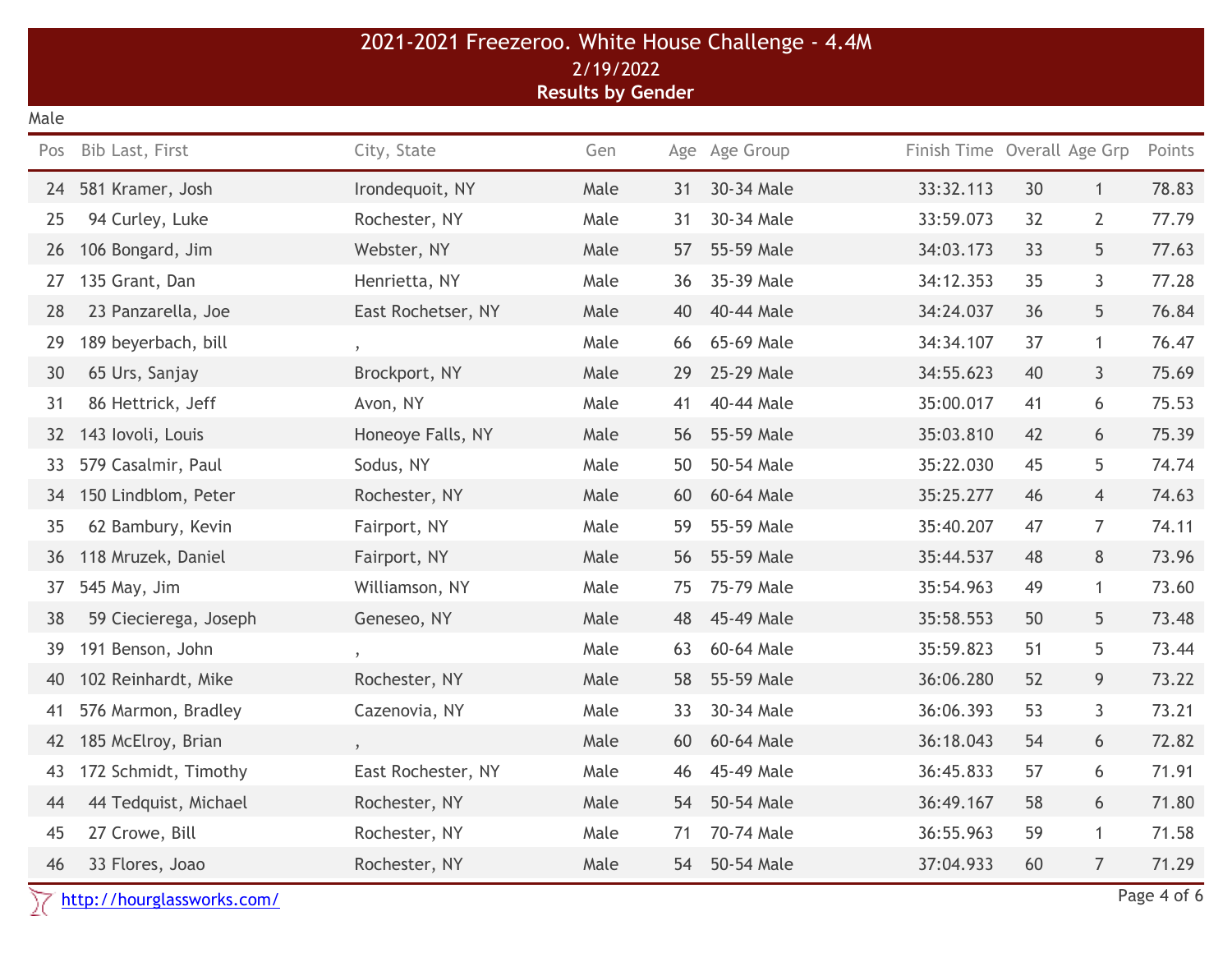|      |                            | 2021-2021 Freezeroo. White House Challenge - 4.4M |                          |    |                   |                             |     |                |             |
|------|----------------------------|---------------------------------------------------|--------------------------|----|-------------------|-----------------------------|-----|----------------|-------------|
|      |                            |                                                   | 2/19/2022                |    |                   |                             |     |                |             |
| Male |                            |                                                   | <b>Results by Gender</b> |    |                   |                             |     |                |             |
| Pos  | Bib Last, First            | City, State                                       | Gen                      |    | Age Age Group     | Finish Time Overall Age Grp |     |                | Points      |
| 47   | 122 DeWeaver, Douglas      | Rochester, NY                                     | Male                     | 64 | 60-64 Male        | 37:26.110                   | 63  | $\overline{7}$ | 70.62       |
| 48   | 7 Whorton, James           | Rochester, NY                                     | Male                     | 54 | 50-54 Male        | 37:54.813                   | 64  | 8              | 69.72       |
| 49   | 69 Kane, Brian             | Rochester, NY                                     | Male                     | 68 | 65-69 Male        | 38:01.207                   | 65  | $\overline{2}$ | 69.53       |
| 50   | 98 Albert, Greg            | Rochester, NY                                     | Male                     | 38 | 35-39 Male        | 38:02.143                   | 66  | $\overline{4}$ | 69.50       |
| 51   | 31 Cornwell, Adam          | Rochester, NY                                     | Male                     | 36 | 35-39 Male        | 38:12.147                   | 68  | 5              | 69.20       |
| 52   | 41 Brewster, Novis         | Rochester, NY                                     | Male                     | 62 | 60-64 Male        | 38:51.403                   | 69  | 8              | 68.03       |
| 53   | 77 Erickson, Paul          | Hemlock, NY                                       | Male                     | 55 | 55-59 Male        | 38:59.650                   | 70  | 10             | 67.79       |
| 54   | 192 Palmieri, John         | Baldwinsville, NY                                 | Male                     | 64 | 60-64 Male        | 39:17.310                   | 72  | 9              | 67.28       |
| 55   | 152 Boyce, Randy           | Oakfield, NY                                      | Male                     | 65 | 65-69 Male        | 40:17.780                   | 73  | 3              | 65.60       |
| 56   | 5 Lavner, Mark             | Fairport, NY                                      | Male                     | 65 | 65-69 Male        | 41:05.370                   | 78  | $\overline{4}$ | 64.34       |
| 57   | 125 Burgoyne, Russell      | Honeoye Falls, NY                                 | Male                     | 37 | 35-39 Male        | 43:13.643                   | 84  | 6              | 61.15       |
| 58   | 147 Degma, Matt            | Rochester, NY                                     | Male                     | 67 | 65-69 Male        | 43:27.873                   | 85  | 5              | 60.82       |
| 59   | 87 Rosengrant, Wes         | Churchville, NY                                   | Male                     | 61 | 60-64 Male        | 43:32.400                   | 88  | 10             | 60.71       |
| 60   | 575 Armstrong, Kyle        | Manlius, NY                                       | Male                     | 33 | 30-34 Male        | 43:32.517                   | 89  | $\overline{4}$ | 60.71       |
| 61   | 36 Casilio, Mark           | Hilton, NY                                        | Male                     | 50 | 50-54 Male        | 44:01.650                   | 90  | 9              | 60.04       |
| 62   | 95 Freiberger, John        | East Rochester, NY                                | Male                     | 50 | 50-54 Male        | 44:03.423                   | 91  | 10             | 60.00       |
| 63   | 171 Berardi, Cory          | Rochester, NY                                     | Male                     | 43 | 40-44 Male        | 44:10.153                   | 92  | $\overline{7}$ | 59.85       |
| 64   | 15 TheWonderDog, Callie    | Irondequoit, NY                                   | Male                     | 65 | 65-69 Male        | 45:05.160                   | 93  | 6              | 58.63       |
| 65   | 557 Gilligan, Paul         | Rochester, NY                                     | Male                     | 16 | 19 and Under Male | 45:38.900                   | 95  | 1              | 57.91       |
| 66   | 61 Arbelo, Ralph           | West Henrietta, NY                                | Male                     | 51 | 50-54 Male        | 47:31.827                   | 98  | 11             | 55.62       |
| 67   | 24 Zonitch, John           | Albion, NY                                        | Male                     | 68 | 65-69 Male        | 48:25.960                   | 99  | $\overline{7}$ | 54.58       |
| 68   | 180 Caswell, Doug          |                                                   | Male                     | 52 | 50-54 Male        | 48:28.097                   | 100 | 12             | 54.54       |
| 69   | 55 Paeth, Ron              | Holley, NY                                        | Male                     | 58 | 55-59 Male        | 48:28.573                   | 101 | 11             | 54.53       |
|      | http://hourglassworks.com/ |                                                   |                          |    |                   |                             |     |                | Page 5 of 6 |